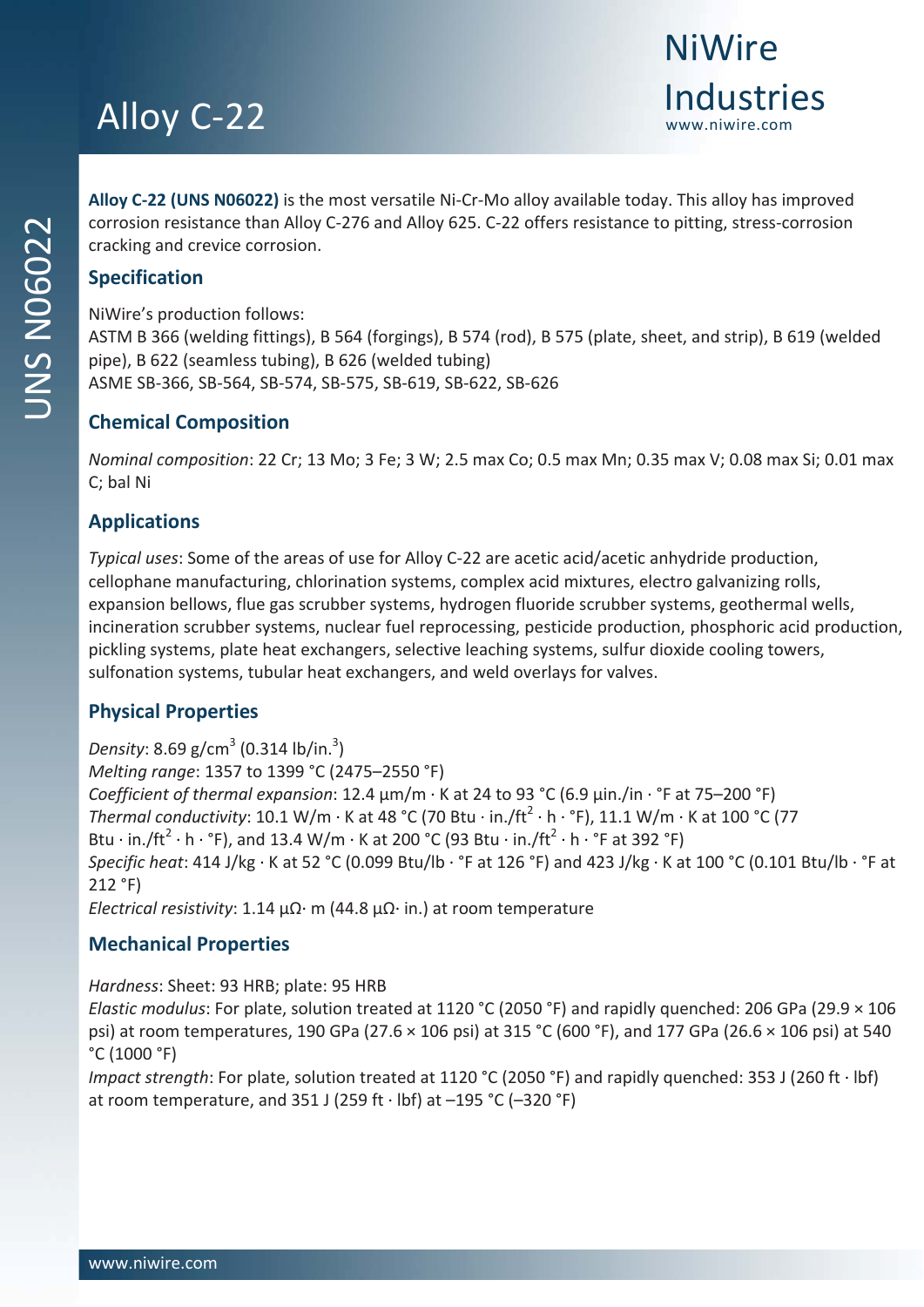

I

I

*Typical tensile properties of solution heat treated Alloy C‐22*

| Test temperature                               | Ultimate tensile strength |     | Yield strength at 0.2% offset |     | Elongation in |  |  |  |  |  |  |
|------------------------------------------------|---------------------------|-----|-------------------------------|-----|---------------|--|--|--|--|--|--|
| $^{\circ}$ C ( $^{\circ}$ F)                   | <b>MPa</b>                | ksi | <b>MPa</b>                    | ksi | 50mm(2 in.),% |  |  |  |  |  |  |
| Sheet, 0.71 to 3.2mm(0.028 to 0.125 in.) thick |                           |     |                               |     |               |  |  |  |  |  |  |
| Room temperature                               | 800                       | 116 | 407                           | 59  | 57            |  |  |  |  |  |  |
| 93 (200)                                       | 758                       | 110 | 372                           | 54  | 58            |  |  |  |  |  |  |
| 204 (400)                                      | 703                       | 102 | 303                           | 44  | 57            |  |  |  |  |  |  |
| 316 (600)                                      | 676                       | 98  | 290                           | 42  | 62            |  |  |  |  |  |  |
| 427(800)                                       | 655                       | 95  | 283                           | 41  | 67            |  |  |  |  |  |  |
| 538 (1000)                                     | 627                       | 91  | 276                           | 40  | 61            |  |  |  |  |  |  |
| 649 (1200)                                     | 586                       | 85  | 248                           | 36  | 65            |  |  |  |  |  |  |
| 760 (1400)                                     | 524                       | 76  | 241                           | 35  | 63            |  |  |  |  |  |  |
| Plate, 6.4 to 19mm thick                       |                           |     |                               |     |               |  |  |  |  |  |  |
| Room temperature                               | 786                       | 114 | 372                           | 54  | 62            |  |  |  |  |  |  |
| 93 (200)                                       | 738                       | 107 | 338                           | 49  | 65            |  |  |  |  |  |  |
| 204 (400)                                      | 676                       | 98  | 283                           | 41  | 66            |  |  |  |  |  |  |
| 316 (600)                                      | 655                       | 95  | 248                           | 36  | 68            |  |  |  |  |  |  |
| 427 (800)                                      | 634                       | 92  | 241                           | 35  | 68            |  |  |  |  |  |  |
| 538 (1000)                                     | 607                       | 88  | 234                           | 34  | 67            |  |  |  |  |  |  |
| 649 (1200)                                     | 572                       | 83  | 221                           | 32  | 69            |  |  |  |  |  |  |
| 760 (1400)                                     | 524                       | 76  | 214                           | 31  | 68            |  |  |  |  |  |  |
| Bar, 13 to 50mm dia                            |                           |     |                               |     |               |  |  |  |  |  |  |
| Room temperature                               | 765                       | 111 | 359                           | 52  | 70            |  |  |  |  |  |  |
| 93 (200)                                       | 724                       | 105 | 310                           | 45  | 73            |  |  |  |  |  |  |
| 204 (400)                                      | 662                       | 96  | 262                           | 38  | 74            |  |  |  |  |  |  |
| 316 (600)                                      | 634                       | 92  | 234                           | 34  | 79            |  |  |  |  |  |  |
| 427 (800)                                      | 614                       | 89  | 214                           | 31  | 79            |  |  |  |  |  |  |
| 538 (1000)                                     | 579                       | 84  | 200                           | 29  | 80            |  |  |  |  |  |  |
| 649 (1200)                                     | 552                       | 80  | 193                           | 28  | 80            |  |  |  |  |  |  |
| 760 (1400)                                     | 496                       | 72  | 200                           | 29  | 77            |  |  |  |  |  |  |

### **Chemical Properties**

*General corrosion behavior*: Alloy C‐22 has outstanding resistance to pitting, crevice corrosion, and stress‐ corrosion cracking. It has excellent resistance to oxidizing aqueous media including wet chlorine and mixtures containing nitric acid or oxidizing acids with chloride ions. Alloy C‐22 also offers optimum resistance to environments where reducing and oxidizing conditions are encountered in process streams. Because of this versatility, it can be used where upset conditions are likely to occur or in multipurpose plants.

*Resistance to specific corroding agents*: Comparative corrosion data for Alloy C‐22, C‐276, C‐4, and 625 are given in the following table.

*Corrosion rates of Alloy C‐22 in various corrosive media compared with other corrosion resistant alloys:*